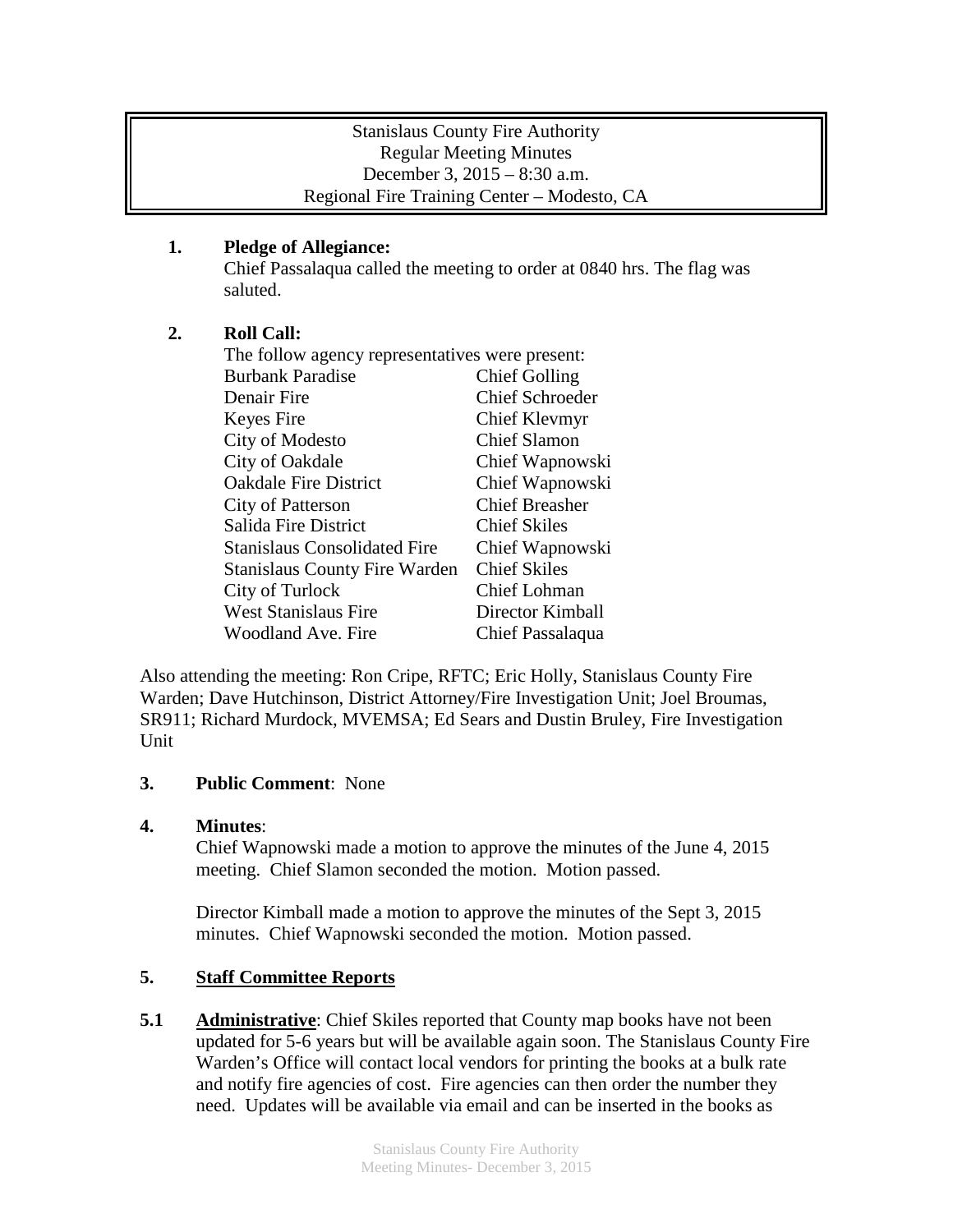agencies desire. SR911 staff, Tina Graver, is working on the map book updates and will have an electronic version ready by mid-January with hard copy books following.

Chief Skiles also reported at the March 2016 meeting the draft Fire Authority Business Plan will be available. Increased revenue is anticipated. If you have any suggestions on programs or equipment that would help your agency and could be included in next year's plan, please let him know.

He further discussed the EMS System Enhancement Funds. An agenda item is going to the Stanislaus County Board of Supervisors on December 15 to reconfirm how those funds can be expended. He suggested ideas of: standardized AEDs for every first out unit in Stanislaus County, EMS jackets for every firefighter. Richard Murdock stated there are three top goals on use of funds. The top two relate to communications and the third is for training/education/supplies. There is approximately \$2.6 million in the fund now. These funds are payment by ambulance providers of non-compliance fines. It was suggested an EMS Workgroup be formed to determine ideas on the best use of funding for the fire agencies and that the workgroup report to the Fire Chief's Association at their January 2016 meeting. Requests for funding would come from the Fire Chief's Association and should be made sooner rather than later.

- **5.2 Investigations:** Dave Hutchinson reported on the Fire Investigation Unit. The FIU officially started up on October 1, 2015. Logistical issues for the FIU are being resolved. He stated the FIU will provide monthly updates for their jurisdiction at any Fire Chief's request. He reminded Chiefs that the current MOU will expire June 30, 2016 so it's time to prepare the next MOU. Report for August 1, 2015 to October 31, 2015 was included in the agenda packet.
- 5.3 **Fire Prevention:** Chief Skiles gave the Fire Prevention report. He introduced the newest FPB staff member, Erik Klevmyr, who started Monday as a Fire Prevention Specialist. The Fire Code adoption process in underway for adoption by 2017. Chief Payton added there are no major changes but smaller changes to the code. He also asked that if Fire Chief's hear of a problem with Viking heads (residential only) that they let him know. There have been reported issues of sprinkler activation without a fire and the company is working on it. Report for August 1, 2015 through October 31, 2015 was included in the packet.
- **5.4 Communications:** Chief Skiles gave the Communications report in Chad Homme's absence. He reported a delay in the recording of new roads which causes a delay in mapping. The process is being identified and streamlined as SR911 works on updating the map books. There continues to be interference between the Calaveras County Sheriff's Department and our Command 3 channel. SR911 is working on a timeline and identifying funding to correct this issue. Joel Broumas, SR911, reported that the Diablo Grande radio system project is moving